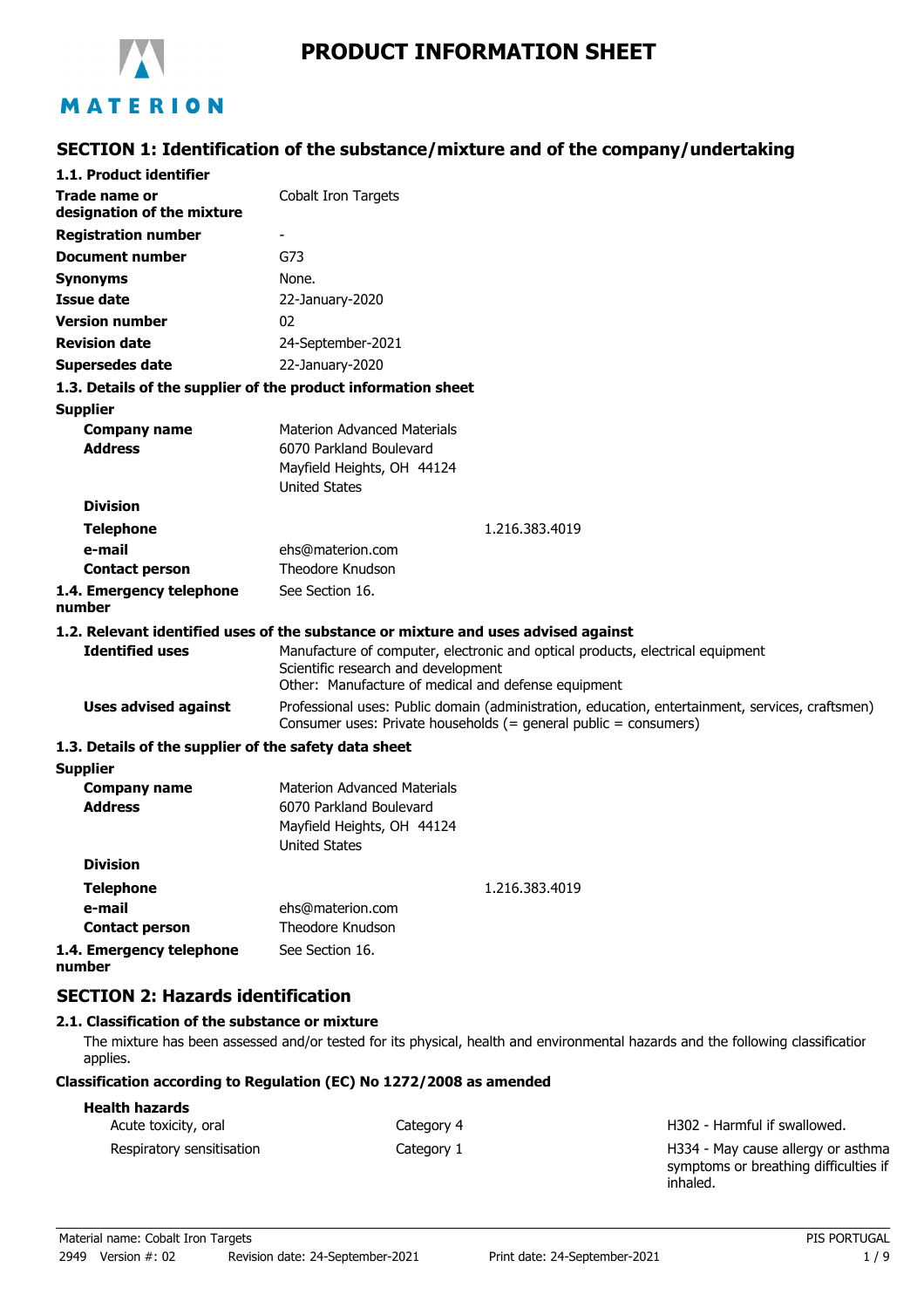| Skin sensitisation                       |                                                             | Category 1                                                                                                                                                                                                                                                                              | H317 - May cause an allergic skin<br>reaction.                                                      |
|------------------------------------------|-------------------------------------------------------------|-----------------------------------------------------------------------------------------------------------------------------------------------------------------------------------------------------------------------------------------------------------------------------------------|-----------------------------------------------------------------------------------------------------|
| Carcinogenicity                          |                                                             | Category 1B                                                                                                                                                                                                                                                                             | H350 - May cause cancer.                                                                            |
|                                          |                                                             | Specific target organ toxicity - single exposureCategory 3 respiratory tract irritation                                                                                                                                                                                                 | H335 - May cause respiratory<br>irritation.                                                         |
| exposure                                 | Specific target organ toxicity - repeated                   | Category 1 (Lung)                                                                                                                                                                                                                                                                       | H372 - Causes damage to organs<br>(Lung) through prolonged or<br>repeated exposure.                 |
| <b>Hazard summary</b>                    | cause adverse health effects.                               | cause cancer. May cause irritation to the respiratory system. May cause allergy or asthma<br>symptoms or breathing difficulties if inhaled. May cause an allergic skin reaction. Prolonged<br>exposure may cause chronic effects. Occupational exposure to the substance or mixture may | Harmful if swallowed. Causes damage to organs through prolonged or repeated exposure. May           |
| 2.2. Label elements                      |                                                             |                                                                                                                                                                                                                                                                                         |                                                                                                     |
|                                          | Label according to Regulation (EC) No. 1272/2008 as amended |                                                                                                                                                                                                                                                                                         |                                                                                                     |
| <b>Contains:</b>                         | Cobalt, Iron                                                |                                                                                                                                                                                                                                                                                         |                                                                                                     |
| <b>Hazard pictograms</b>                 |                                                             |                                                                                                                                                                                                                                                                                         |                                                                                                     |
| <b>Signal word</b>                       | Danger                                                      |                                                                                                                                                                                                                                                                                         |                                                                                                     |
| <b>Hazard statements</b>                 |                                                             |                                                                                                                                                                                                                                                                                         |                                                                                                     |
| H302                                     | Harmful if swallowed.                                       |                                                                                                                                                                                                                                                                                         |                                                                                                     |
| H317                                     |                                                             | May cause an allergic skin reaction.                                                                                                                                                                                                                                                    |                                                                                                     |
| H334                                     |                                                             | May cause allergy or asthma symptoms or breathing difficulties if inhaled.                                                                                                                                                                                                              |                                                                                                     |
| H335                                     | May cause respiratory irritation.                           |                                                                                                                                                                                                                                                                                         |                                                                                                     |
| H350                                     | May cause cancer.                                           |                                                                                                                                                                                                                                                                                         |                                                                                                     |
| H372                                     |                                                             | Causes damage to organs (Lung) through prolonged or repeated exposure.                                                                                                                                                                                                                  |                                                                                                     |
| <b>Precautionary statements</b>          |                                                             |                                                                                                                                                                                                                                                                                         |                                                                                                     |
| <b>Prevention</b>                        |                                                             |                                                                                                                                                                                                                                                                                         |                                                                                                     |
|                                          |                                                             |                                                                                                                                                                                                                                                                                         |                                                                                                     |
| P201                                     |                                                             | Obtain special instructions before use.                                                                                                                                                                                                                                                 |                                                                                                     |
| P202                                     |                                                             | Do not handle until all safety precautions have been read and understood.                                                                                                                                                                                                               |                                                                                                     |
| P260                                     |                                                             | Do not breathe dust/fume/gas/mist/vapours/spray.                                                                                                                                                                                                                                        |                                                                                                     |
| P264                                     |                                                             | Wash thoroughly after handling.                                                                                                                                                                                                                                                         |                                                                                                     |
| P270                                     |                                                             | Do not eat, drink or smoke when using this product.                                                                                                                                                                                                                                     |                                                                                                     |
| P271                                     |                                                             | Use only outdoors or in a well-ventilated area.                                                                                                                                                                                                                                         |                                                                                                     |
| P272                                     |                                                             | Contaminated work clothing should not be allowed out of the workplace.                                                                                                                                                                                                                  |                                                                                                     |
| P280                                     | Wear respiratory protection.                                | Wear protective gloves/protective clothing/eye protection/face protection.                                                                                                                                                                                                              |                                                                                                     |
| P284                                     |                                                             |                                                                                                                                                                                                                                                                                         |                                                                                                     |
| <b>Response</b>                          |                                                             |                                                                                                                                                                                                                                                                                         |                                                                                                     |
| $P301 + P312$                            |                                                             | IF SWALLOWED: Call a POISON CENTRE/doctor if you feel unwell.                                                                                                                                                                                                                           |                                                                                                     |
| P330                                     | Rinse mouth.                                                |                                                                                                                                                                                                                                                                                         |                                                                                                     |
| $P302 + P352$                            |                                                             | IF ON SKIN: Wash with plenty of water.                                                                                                                                                                                                                                                  |                                                                                                     |
| $P304 + P340$                            |                                                             | IF INHALED: Remove person to fresh air and keep comfortable for breathing.                                                                                                                                                                                                              |                                                                                                     |
| $P308 + P313$                            |                                                             | IF exposed or concerned: Get medical advice/attention.                                                                                                                                                                                                                                  |                                                                                                     |
| $P333 + P313$                            |                                                             | If skin irritation or rash occurs: Get medical advice/attention.                                                                                                                                                                                                                        |                                                                                                     |
| $P342 + P311$                            |                                                             | If experiencing respiratory symptoms: Call a POISON CENTRE/doctor.                                                                                                                                                                                                                      |                                                                                                     |
| $P362 + P364$                            |                                                             | Take off contaminated clothing and wash it before reuse.                                                                                                                                                                                                                                |                                                                                                     |
| <b>Storage</b>                           |                                                             |                                                                                                                                                                                                                                                                                         |                                                                                                     |
| $P403 + P233$<br>P405                    | Store locked up.                                            | Store in a well-ventilated place. Keep container tightly closed.                                                                                                                                                                                                                        |                                                                                                     |
| <b>Disposal</b>                          |                                                             |                                                                                                                                                                                                                                                                                         |                                                                                                     |
| P501                                     |                                                             |                                                                                                                                                                                                                                                                                         | Dispose of contents/container in accordance with local/regional/national/international regulations. |
| <b>Supplemental label</b><br>information |                                                             |                                                                                                                                                                                                                                                                                         | For further information, please contact the Product Stewardship Department at +1.216.383.4019.      |
| 2.3. Other hazards                       |                                                             | Not a PBT or vPvB substance or mixture.                                                                                                                                                                                                                                                 |                                                                                                     |
|                                          |                                                             |                                                                                                                                                                                                                                                                                         |                                                                                                     |

# **SECTION 3: Composition/information on ingredients**

### **3.2. Mixtures**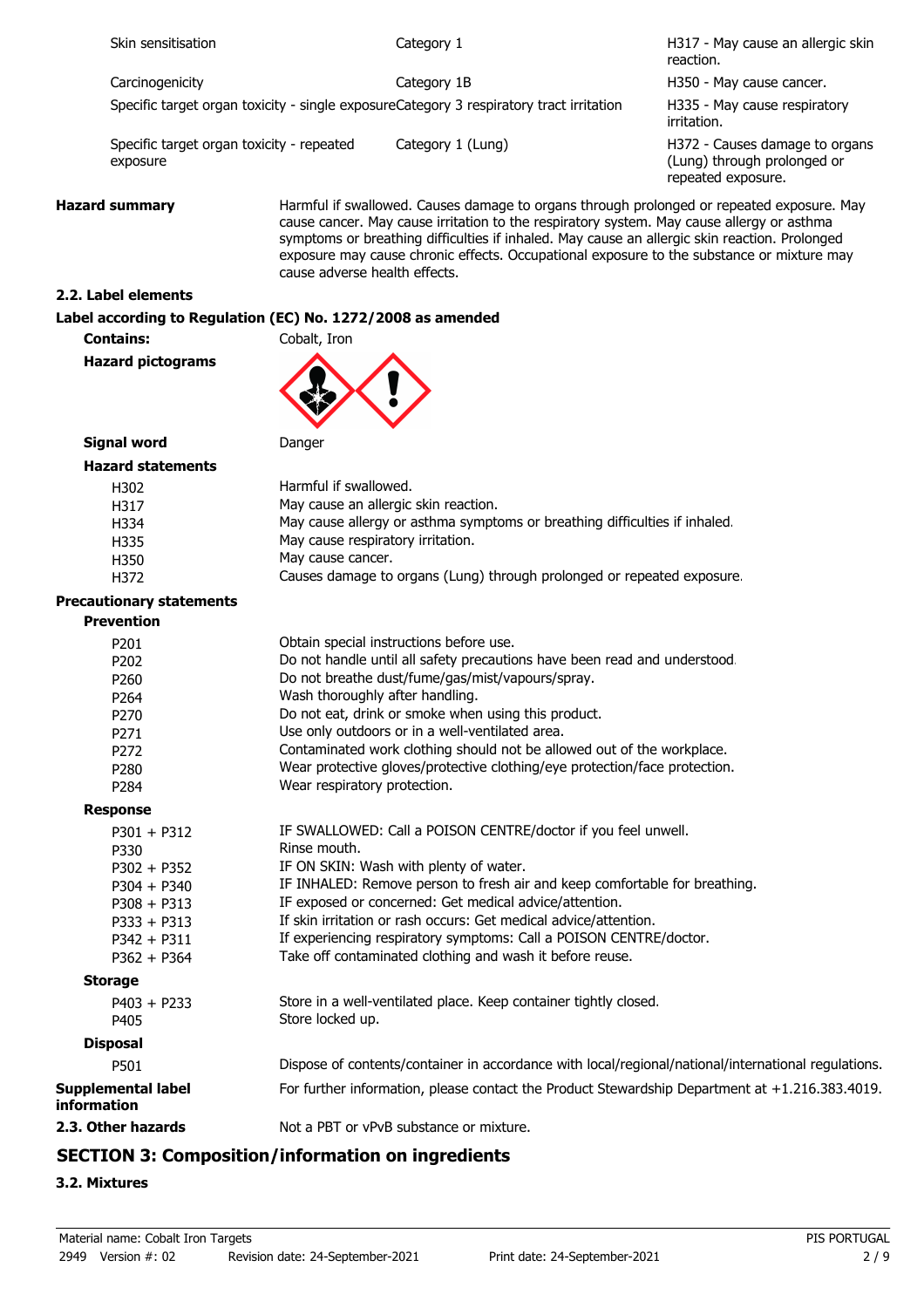| <b>General information</b>                                                               |                                       |                                                      |                                                                                                                                                                                                                                                                                                                                                                                                                 |              |
|------------------------------------------------------------------------------------------|---------------------------------------|------------------------------------------------------|-----------------------------------------------------------------------------------------------------------------------------------------------------------------------------------------------------------------------------------------------------------------------------------------------------------------------------------------------------------------------------------------------------------------|--------------|
| <b>Chemical name</b>                                                                     | $\frac{6}{6}$                         | CAS-No. / EC<br>No.                                  | <b>REACH Registration No. Index No.</b>                                                                                                                                                                                                                                                                                                                                                                         | <b>Notes</b> |
| Cobalt                                                                                   | $70 - 80$                             | 7440-48-4<br>231-158-0                               | 01-2119517392-44-0000 027-001-00-9                                                                                                                                                                                                                                                                                                                                                                              |              |
|                                                                                          |                                       | 1B; H350, Repr. 2; H361                              | <b>Classification:</b> Acute Tox. 4;H302, Skin Sens. 1;H317, Resp. Sens. 1;H334, Carc.                                                                                                                                                                                                                                                                                                                          |              |
| Iron                                                                                     | $20 - 30$                             | 7439-89-6<br>231-096-4                               |                                                                                                                                                                                                                                                                                                                                                                                                                 |              |
|                                                                                          | <b>Classification: STOT RE 1;H372</b> |                                                      |                                                                                                                                                                                                                                                                                                                                                                                                                 |              |
| <b>SECTION 4: First aid measures</b>                                                     |                                       |                                                      |                                                                                                                                                                                                                                                                                                                                                                                                                 |              |
| <b>General information</b>                                                               |                                       | attendance. Wash contaminated clothing before reuse. | IF exposed or concerned: Get medical advice/attention. If you feel unwell, seek medical advice<br>(show the label where possible). Ensure that medical personnel are aware of the material(s)<br>involved, and take precautions to protect themselves. Show this safety data sheet to the doctor in                                                                                                             |              |
| 4.1. Description of first aid measures                                                   |                                       |                                                      |                                                                                                                                                                                                                                                                                                                                                                                                                 |              |
| <b>Inhalation</b>                                                                        | doctor/physician.                     |                                                      | Remove victim to fresh air and keep at rest in a position comfortable for breathing. Oxygen or<br>artificial respiration if needed. Do not use mouth-to-mouth method if victim inhaled the substance.<br>Induce artificial respiration with the aid of a pocket mask equipped with a one-way valve or other<br>proper respiratory medical device. If experiencing respiratory symptoms: Call a poison center or |              |
| <b>Skin contact</b>                                                                      |                                       |                                                      | Remove contaminated clothing immediately and wash skin with soap and water. In case of eczema<br>or other skin disorders: Seek medical attention and take along these instructions.                                                                                                                                                                                                                             |              |
| <b>Eye contact</b>                                                                       |                                       |                                                      | Rinse with water. Get medical attention if irritation develops and persists.                                                                                                                                                                                                                                                                                                                                    |              |
| <b>Ingestion</b>                                                                         |                                       | Get medical advice/attention if you feel unwell.     | Rinse mouth. If vomiting occurs, keep head low so that stomach content doesn't get into the lungs.                                                                                                                                                                                                                                                                                                              |              |
| 4.2. Most important<br>symptoms and effects, both<br>acute and delayed                   |                                       |                                                      | May cause respiratory irritation. May cause an allergic skin reaction.                                                                                                                                                                                                                                                                                                                                          |              |
| 4.3. Indication of any<br>immediate medical attention<br>and special treatment<br>needed |                                       | under observation. Symptoms may be delayed.          | Provide general supportive measures and treat symptomatically. Keep victim warm. Keep victim                                                                                                                                                                                                                                                                                                                    |              |
| <b>SECTION 5: Firefighting measures</b>                                                  |                                       |                                                      |                                                                                                                                                                                                                                                                                                                                                                                                                 |              |
| General fire hazards                                                                     |                                       | No unusual fire or explosion hazards noted.          |                                                                                                                                                                                                                                                                                                                                                                                                                 |              |
| 5.1. Extinguishing media<br>Suitable extinguishing<br>media                              | Powder. Dry sand.                     |                                                      |                                                                                                                                                                                                                                                                                                                                                                                                                 |              |
| Unsuitable extinguishing<br>media                                                        | Water.                                |                                                      |                                                                                                                                                                                                                                                                                                                                                                                                                 |              |
| 5.2. Special hazards arising<br>from the substance or<br>mixture                         | This product is not flammable.        |                                                      |                                                                                                                                                                                                                                                                                                                                                                                                                 |              |
| 5.3. Advice for firefighters                                                             |                                       |                                                      |                                                                                                                                                                                                                                                                                                                                                                                                                 |              |
| <b>Special protective</b><br>equipment for<br>firefighters                               |                                       |                                                      | Firefighters must use standard protective equipment including flame retardant coat, helmet with<br>face shield, gloves, rubber boots, and in enclosed spaces, SCBA.                                                                                                                                                                                                                                             |              |
| <b>Special firefighting</b><br>procedures                                                |                                       | Use water spray to cool unopened containers.         |                                                                                                                                                                                                                                                                                                                                                                                                                 |              |
| <b>Specific methods</b>                                                                  |                                       |                                                      | Use standard firefighting procedures and consider the hazards of other involved materials.                                                                                                                                                                                                                                                                                                                      |              |
| <b>SECTION 6: Accidental release measures</b>                                            |                                       |                                                      |                                                                                                                                                                                                                                                                                                                                                                                                                 |              |
| 6.1. Personal precautions, protective equipment and emergency procedures                 |                                       |                                                      |                                                                                                                                                                                                                                                                                                                                                                                                                 |              |

|                                   | 0.1. Fel solidi precautions, protective equipment and emergency procedures                    |
|-----------------------------------|-----------------------------------------------------------------------------------------------|
| For non-emergency<br>personnel    | Keep unnecessary personnel away. For personal protection, see section 8 of the PIS.           |
| For emergency<br>responders       | Keep unnecessary personnel away. Use personal protection recommended in Section 8 of the PIS. |
| 6.2. Environmental<br>precautions | Prevent further leakage or spillage if safe to do so.                                         |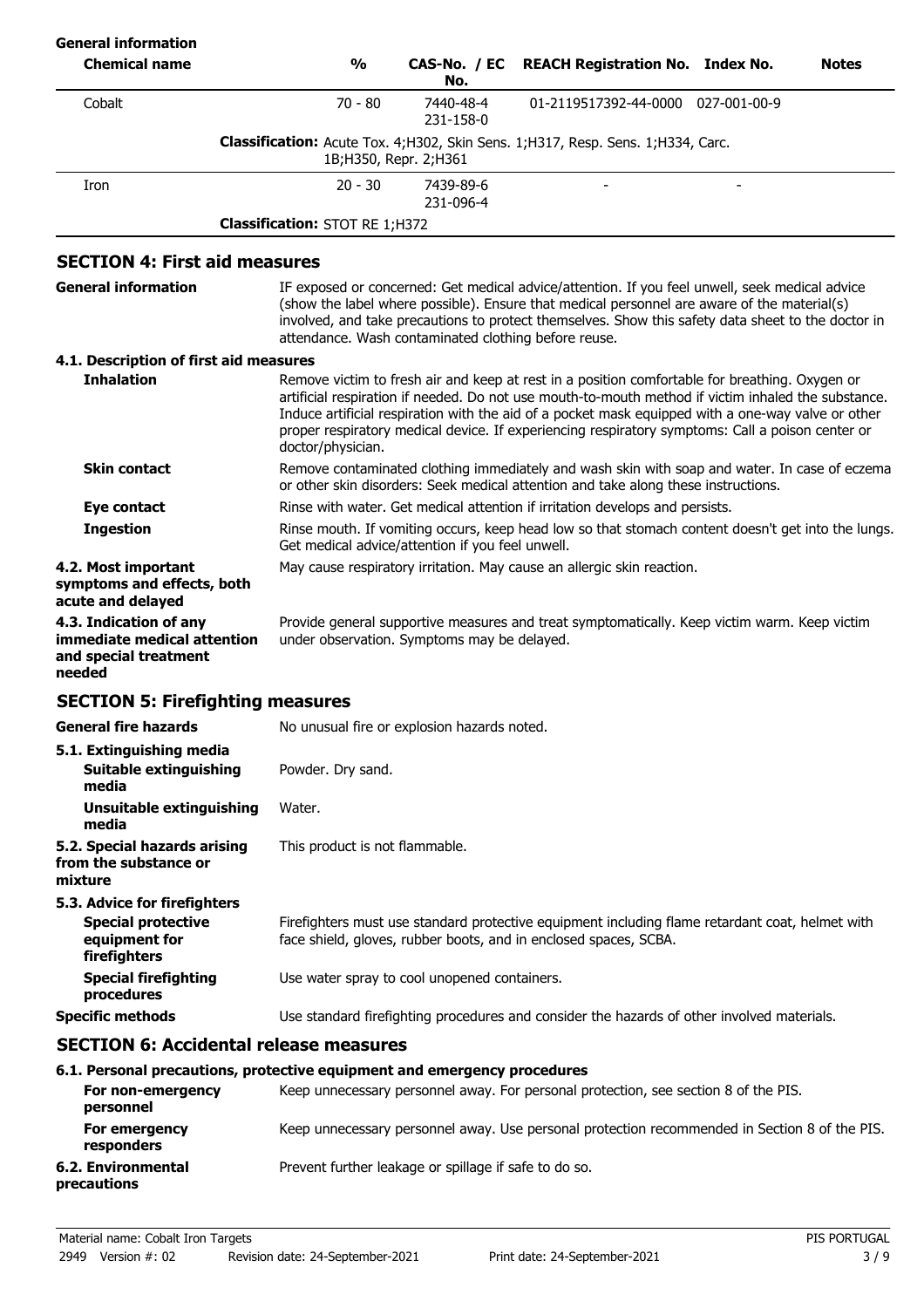| 6.3. Methods and material for<br>containment and cleaning up | Stop the flow of material, if this is without risk.                                                                                            |  |
|--------------------------------------------------------------|------------------------------------------------------------------------------------------------------------------------------------------------|--|
|                                                              | Large Spills: Wet down with water and dike for later disposal.                                                                                 |  |
|                                                              | Small Spills: Sweep up or vacuum up spillage and collect in suitable container for disposal. For<br>waste disposal, see section 13 of the PIS. |  |
| 6.4. Reference to other<br>sections                          | Not available.                                                                                                                                 |  |
| <b>SECTION 7: Handling and storage</b>                       |                                                                                                                                                |  |
| 7.1. Precautions for safe<br>handling                        | Observe good industrial hygiene practices.                                                                                                     |  |
| 7.2. Conditions for safe                                     | Store away from incompatible materials (see Section 10 of the PIS).                                                                            |  |

# **SECTION 8: Exposure controls/personal protection**

**7.3. Specific end use(s)** Not available.

#### **8.1. Control parameters**

**storage, including any incompatibilities**

### **Occupational exposure limits**

| <b>Components</b>                                    | Portugal. VLEs. Norm on occupational exposure to chemical agents (NP 1796)<br><b>Type</b> | <b>Value</b>                                                                                                                                                                                                                                                                                                                                                                                           |
|------------------------------------------------------|-------------------------------------------------------------------------------------------|--------------------------------------------------------------------------------------------------------------------------------------------------------------------------------------------------------------------------------------------------------------------------------------------------------------------------------------------------------------------------------------------------------|
| Cobalt (CAS 7440-48-4)                               | <b>TWA</b>                                                                                | $0,02$ mg/m3                                                                                                                                                                                                                                                                                                                                                                                           |
| <b>Biological limit values</b>                       | No biological exposure limits noted for the ingredient(s).                                |                                                                                                                                                                                                                                                                                                                                                                                                        |
| <b>Recommended monitoring</b><br>procedures          | Follow standard monitoring procedures.                                                    |                                                                                                                                                                                                                                                                                                                                                                                                        |
| Derived no effect levels<br>(DNELs)                  | Not available.                                                                            |                                                                                                                                                                                                                                                                                                                                                                                                        |
| <b>Predicted no effect</b><br>concentrations (PNECs) | Not available.                                                                            |                                                                                                                                                                                                                                                                                                                                                                                                        |
| 8.2. Exposure controls                               |                                                                                           |                                                                                                                                                                                                                                                                                                                                                                                                        |
| <b>Appropriate engineering</b><br>controls           |                                                                                           | Good general ventilation (typically 10 air changes per hour) should be used. Ventilation rates should<br>be matched to conditions. If applicable, use process enclosures, local exhaust ventilation, or other<br>engineering controls to maintain airborne levels below recommended exposure limits. If exposure<br>limits have not been established, maintain airborne levels to an acceptable level. |
|                                                      | Individual protection measures, such as personal protective equipment                     |                                                                                                                                                                                                                                                                                                                                                                                                        |
| <b>General information</b>                           | with the supplier of the personal protective equipment.                                   | Personal protection equipment should be chosen according to the CEN standards and in discussion                                                                                                                                                                                                                                                                                                        |
| Eye/face protection                                  |                                                                                           | Wear approved safety glasses, goggles, face shield and/or welder's helmet when risk of eye injury<br>is present, particularly during operations that generate dust, mist or fume.                                                                                                                                                                                                                      |
| <b>Skin protection</b>                               |                                                                                           |                                                                                                                                                                                                                                                                                                                                                                                                        |
| - Hand protection                                    |                                                                                           | Wear gloves to prevent metal cuts and skin abrasions during handling.                                                                                                                                                                                                                                                                                                                                  |
| - Other                                              | Wear suitable protective clothing.                                                        |                                                                                                                                                                                                                                                                                                                                                                                                        |
| <b>Respiratory protection</b>                        |                                                                                           | In case of insufficient ventilation, wear suitable respiratory equipment.                                                                                                                                                                                                                                                                                                                              |
| <b>Thermal hazards</b>                               | Wear appropriate thermal protective clothing, when necessary.                             |                                                                                                                                                                                                                                                                                                                                                                                                        |
| <b>Hygiene measures</b>                              | remove contaminants.                                                                      | Always observe good personal hygiene measures, such as washing after handling the material and<br>before eating, drinking, and/or smoking. Routinely wash work clothing and protective equipment to                                                                                                                                                                                                    |
| <b>Environmental exposure</b><br>controls            | Environmental manager must be informed of all major releases.                             |                                                                                                                                                                                                                                                                                                                                                                                                        |

### **SECTION 9: Physical and chemical properties**

#### **9.1. Information on basic physical and chemical properties**

| Appearance             |                 |
|------------------------|-----------------|
| <b>Physical state</b>  | Solid.          |
| Form                   | Solid.          |
| Colour                 | Bluish grey     |
| <b>Odour</b>           | None.           |
| <b>Odour threshold</b> | Not applicable. |
|                        |                 |

**Appearance**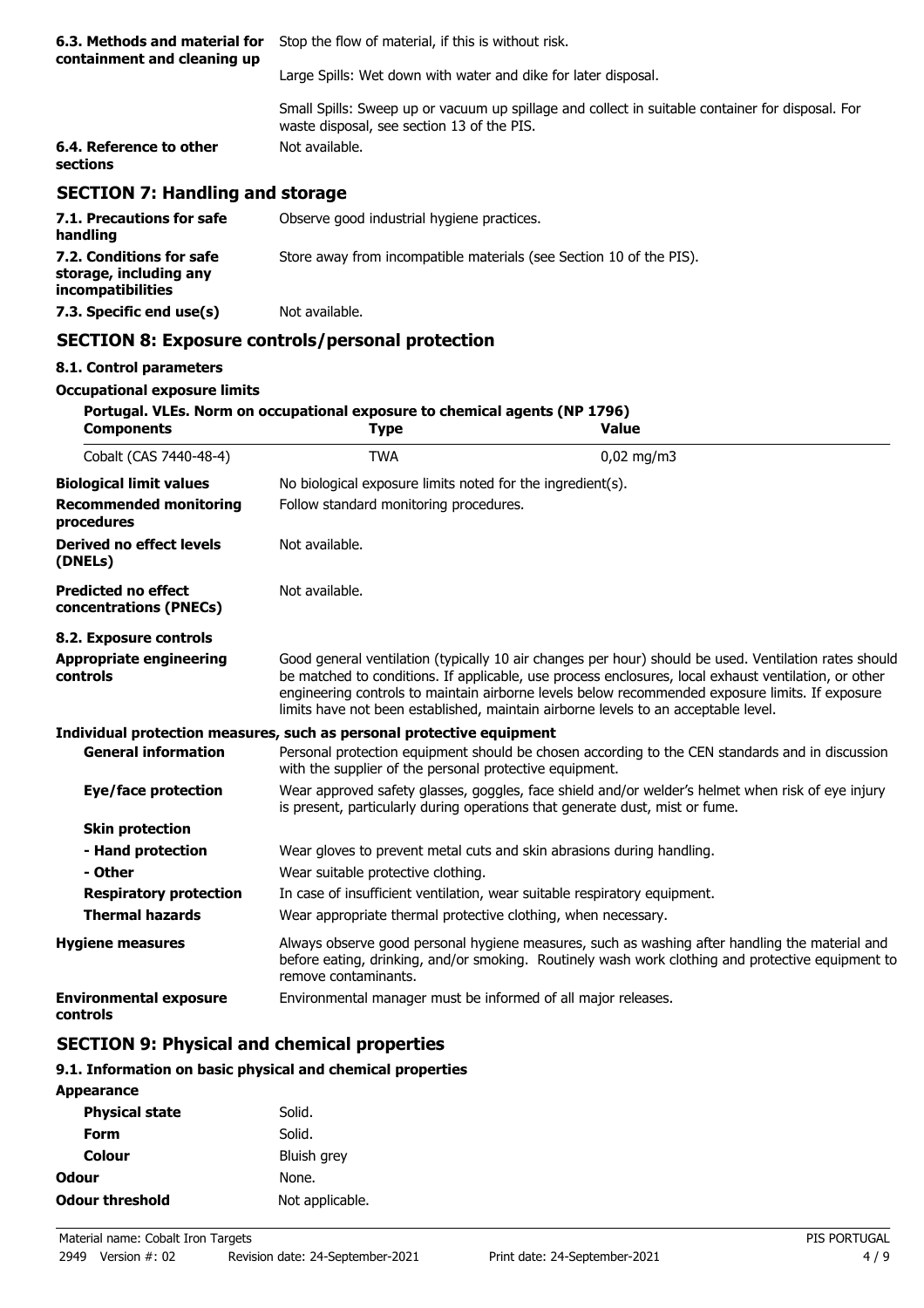| рH |                                                      | Not applicable.                               |
|----|------------------------------------------------------|-----------------------------------------------|
|    | <b>Melting point/freezing point</b>                  | 1495 °C (2723 °F) estimated / Not applicable. |
|    | <b>Initial boiling point and</b><br>boiling range    | Not applicable.                               |
|    | <b>Flash point</b>                                   | Not applicable.                               |
|    | <b>Evaporation rate</b>                              | Not applicable.                               |
|    | <b>Flammability (solid, gas)</b>                     | Not available.                                |
|    | <b>Upper/lower flammability or explosive limits</b>  |                                               |
|    | <b>Flammability limit - lower</b><br>(%)             | Not applicable.                               |
|    | <b>Flammability limit - lower</b><br>(%) temperature | Not applicable.                               |
|    | <b>Flammability limit -</b><br>upper (%)             | Not applicable.                               |
|    | <b>Flammability limit -</b><br>upper (%) temperature | Not applicable.                               |
|    | <b>Explosive limit - lower (</b><br>%)               | Not applicable.                               |
|    | <b>Explosive limit - lower (</b><br>%) temperature   | Not applicable.                               |
|    | Explosive limit – upper<br>(%)                       | Not applicable.                               |
|    | <b>Explosive limit - upper (</b><br>%) temperature   | Not applicable.                               |
|    | <b>Vapour pressure</b>                               | Not applicable.                               |
|    | <b>Vapour density</b>                                | Not applicable.                               |
|    | <b>Relative density</b>                              | Not applicable.                               |
|    | Solubility(ies)                                      |                                               |
|    | Solubility (water)                                   | Insoluble.                                    |
|    | <b>Partition coefficient</b><br>(n-octanol/water)    | Not applicable.                               |
|    | <b>Auto-ignition temperature</b>                     | Not applicable.                               |
|    | <b>Decomposition temperature</b>                     | Not applicable.                               |
|    | <b>Viscosity</b>                                     | Not applicable.                               |
|    | <b>Explosive properties</b>                          | Not explosive.                                |
|    | <b>Oxidising properties</b>                          | Not oxidising.                                |
|    | 9.2. Other information                               | No relevant additional information available. |
|    |                                                      |                                               |

## **SECTION 10: Stability and reactivity**

| 10.1. Reactivity                            | The product is stable and non-reactive under normal conditions of use, storage and transport. |
|---------------------------------------------|-----------------------------------------------------------------------------------------------|
| 10.2. Chemical stability                    | Material is stable under normal conditions.                                                   |
| 10.3. Possibility of hazardous<br>reactions | No dangerous reaction known under conditions of normal use.                                   |
| 10.4. Conditions to avoid                   | Contact with incompatible materials.                                                          |
| 10.5. Incompatible materials                | Strong oxidising agents.                                                                      |
| 10.6. Hazardous<br>decomposition products   | No hazardous decomposition products are known.                                                |

# **SECTION 11: Toxicological information**

**General information CCCUPATION** Occupational exposure to the substance or mixture may cause adverse effects.

### **Information on likely routes of exposure**

| <b>Inhalation</b>   | May cause irritation to the respiratory system.                        |
|---------------------|------------------------------------------------------------------------|
| <b>Skin contact</b> | May cause an allergic skin reaction.                                   |
| Eye contact         | Not likely, due to the form of the product.                            |
| <b>Ingestion</b>    | Harmful if swallowed.                                                  |
| Symptoms            | May cause respiratory irritation. May cause an allergic skin reaction. |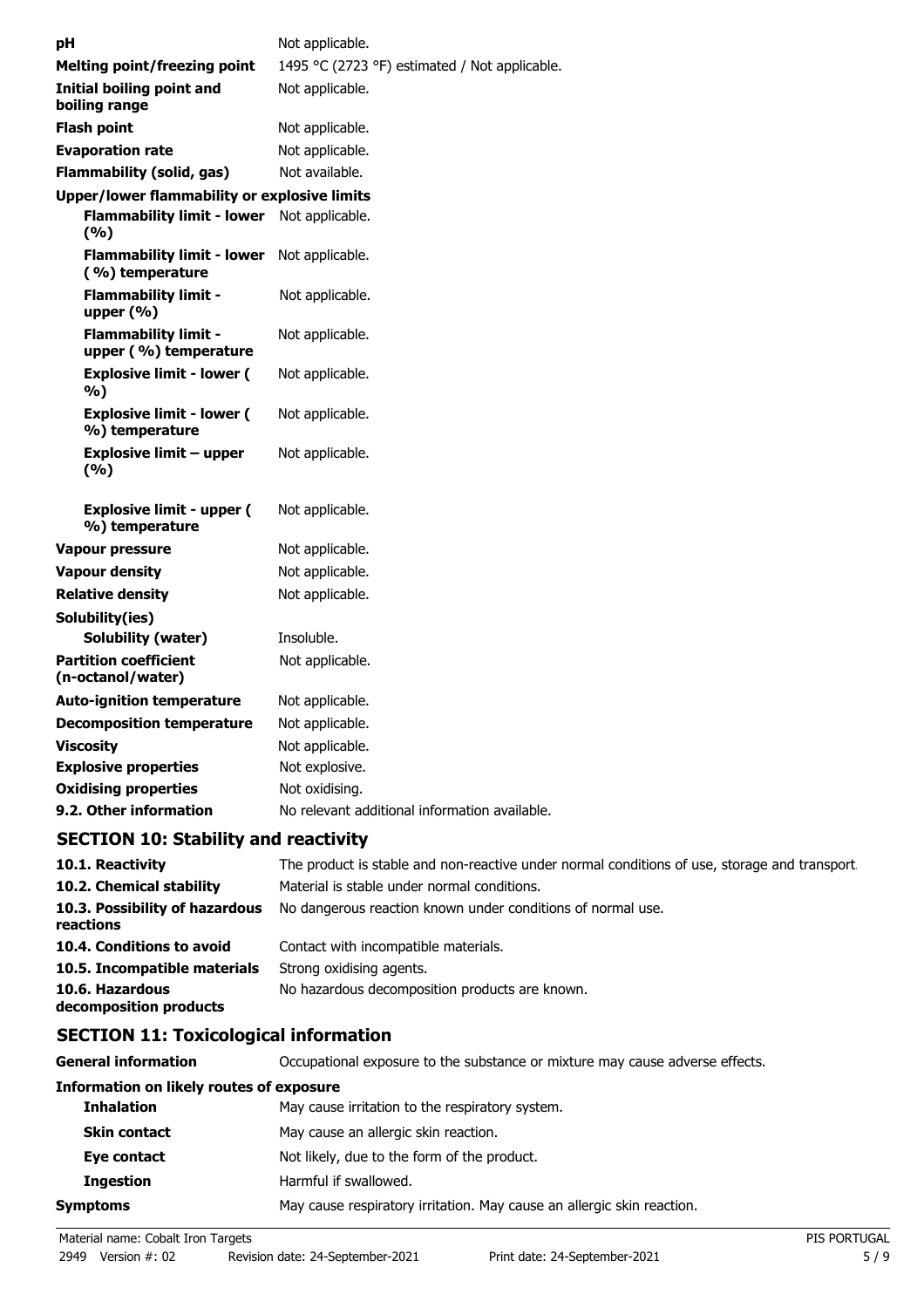#### **11.1. Information on toxicological effects**

| <b>Acute toxicity</b>                                 | Harmful if swallowed.                                                         |
|-------------------------------------------------------|-------------------------------------------------------------------------------|
| <b>Skin corrosion/irritation</b>                      | May be irritating to the skin.                                                |
| Serious eye damage/eye<br>irritation                  | Not likely, due to the form of the product.                                   |
| <b>Respiratory sensitisation</b>                      | May cause allergy or asthma symptoms or breathing difficulties if inhaled.    |
| <b>Skin sensitisation</b>                             | May cause an allergic skin reaction.                                          |
| <b>Germ cell mutagenicity</b>                         | Not classified.                                                               |
| Carcinogenicity                                       | May cause cancer.                                                             |
|                                                       | <b>IARC Monographs. Overall Evaluation of Carcinogenicity</b>                 |
| Cobalt (CAS 7440-48-4)                                | 2B Possibly carcinogenic to humans.                                           |
| <b>Reproductive toxicity</b>                          | Not classified.                                                               |
| Specific target organ toxicity<br>- single exposure   | May cause respiratory irritation.                                             |
| Specific target organ toxicity<br>- repeated exposure | Causes damage to organs through prolonged or repeated exposure by inhalation. |
| <b>Aspiration hazard</b>                              | Not an aspiration hazard.                                                     |
| Mixture versus substance<br>information               | No information available.                                                     |
| <b>Other information</b>                              | Not available.                                                                |

# **SECTION 12: Ecological information**

| 12.1. Toxicity                                            | The product is not classified as environmentally hazardous.                                                                                                                                |
|-----------------------------------------------------------|--------------------------------------------------------------------------------------------------------------------------------------------------------------------------------------------|
| 12.2. Persistence and<br>degradability                    | No data is available on the degradability of this substance.                                                                                                                               |
| 12.3. Bioaccumulative<br>potential                        | No data available.                                                                                                                                                                         |
| <b>Partition coefficient</b><br>n-octanol/water (log Kow) | Not available.                                                                                                                                                                             |
| <b>Bioconcentration factor (BCF)</b>                      | Not available.                                                                                                                                                                             |
| 12.4. Mobility in soil                                    | No data available.                                                                                                                                                                         |
| 12.5. Results of PBT and<br><b>vPvB</b> assessment        | Not a PBT or vPvB substance or mixture.                                                                                                                                                    |
| 12.6. Other adverse effects                               | No other adverse environmental effects (e.g. ozone depletion, photochemical ozone creation<br>potential, endocrine disruption, global warming potential) are expected from this component. |

# **SECTION 13: Disposal considerations**

### **13.1. Waste treatment methods**

| <b>Residual waste</b>                  | Dispose of in accordance with local regulations. Empty containers or liners may retain some product<br>residues. This material and its container must be disposed of in a safe manner (see: Disposal<br>instructions).                                                                                                                            |
|----------------------------------------|---------------------------------------------------------------------------------------------------------------------------------------------------------------------------------------------------------------------------------------------------------------------------------------------------------------------------------------------------|
| <b>Contaminated packaging</b>          | Since emptied containers may retain product residue, follow label warnings even after container is<br>emptied. Empty containers should be taken to an approved waste handling site for recycling or<br>disposal.                                                                                                                                  |
| <b>EU waste code</b>                   | The Waste code should be assigned in discussion between the user, the producer and the waste<br>disposal company.                                                                                                                                                                                                                                 |
| <b>Disposal</b><br>methods/information | Collect and reclaim or dispose in sealed containers at licensed waste disposal site. Do not allow this<br>material to drain into sewers/water supplies. Do not contaminate ponds, waterways or ditches with<br>chemical or used container. Dispose of contents/container in accordance with<br>local/regional/national/international regulations. |
| <b>Special precautions</b>             | Dispose in accordance with all applicable regulations.                                                                                                                                                                                                                                                                                            |

# **SECTION 14: Transport information**

### **ADR**

| 14.1. UN number                  | <b>UN3178</b>                      |
|----------------------------------|------------------------------------|
| 14.2. UN proper shipping         | FLAMMABLE SOLID, INORGANIC, N.O.S. |
| name                             |                                    |
| 14.3. Transport hazard class(es) |                                    |
| <b>Class</b>                     | 4.1                                |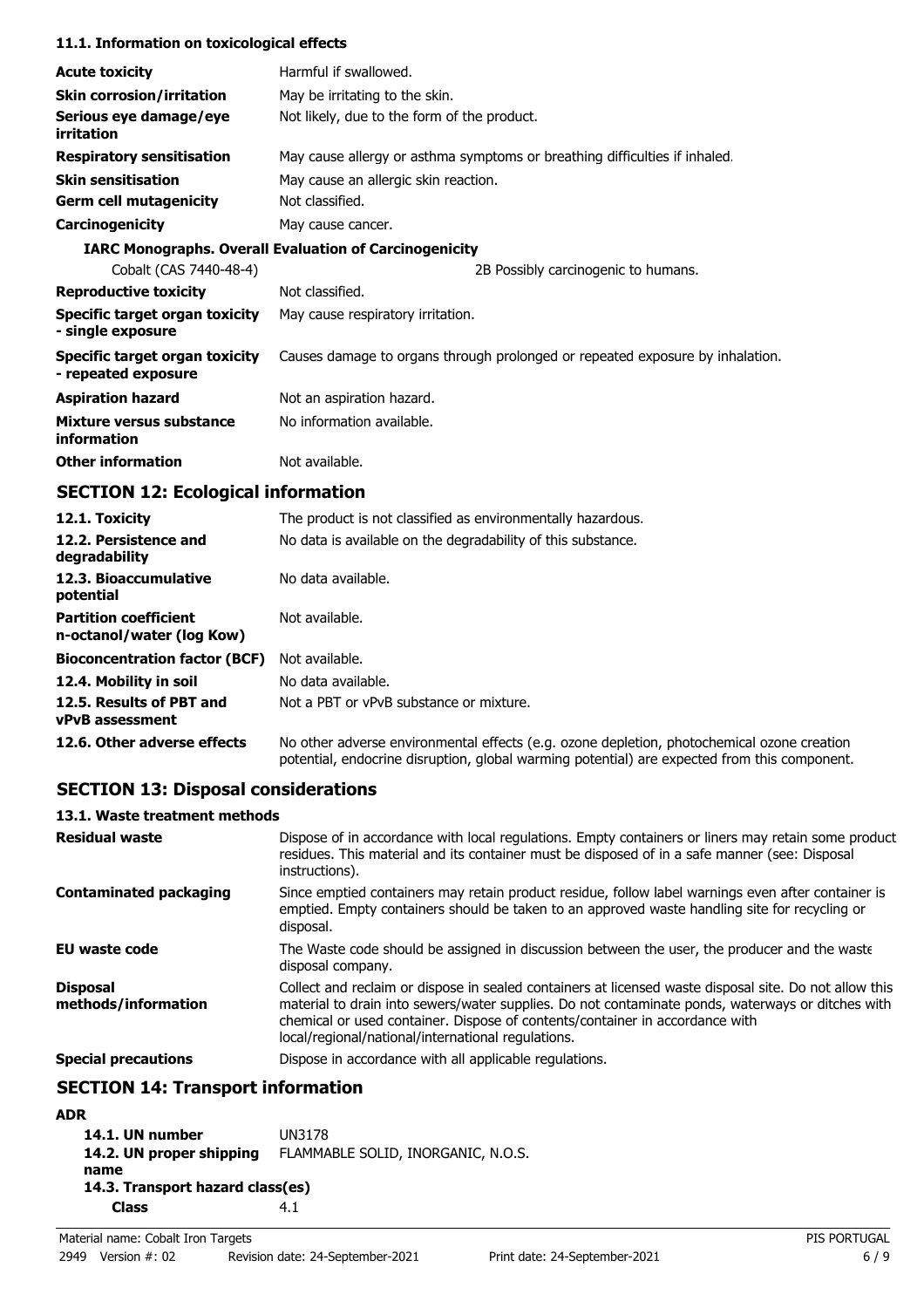**Subsidiary risk Label(s)** 4.1 **Hazard No. (ADR)** 40 **Tunnel restriction** E **code 14.4. Packing group III 14.5. Environmental** No. **hazards 14.6. Special precautions** Read safety instructions, SDS and emergency procedures before handling. **for user RID 14.1. UN number** UN3178 **14.2. UN proper shipping** FLAMMABLE SOLID, INORGANIC, N.O.S. **name Class** 4.1 **14.3. Transport hazard class(es) Subsidiary risk Label(s)** 4.1 14.4. Packing group **III 14.5. Environmental** No. **hazards 14.6. Special precautions** Read safety instructions, SDS and emergency procedures before handling. **for user ADN 14.1. UN number** UN3178 **14.2. UN proper shipping** FLAMMABLE SOLID, INORGANIC, N.O.S. **name Class** 4.1 **14.3. Transport hazard class(es) Subsidiary risk Label(s)** 4.1 **14.4. Packing group III 14.5. Environmental** No. **hazards 14.6. Special precautions** Read safety instructions, SDS and emergency procedures before handling. **for user IATA 14.1. UN number** UN3178 **14.2. UN proper shipping** Flammable solid, inorganic, n.o.s. **name Class** 4.1 **14.3. Transport hazard class(es) Subsidiary risk** 14.4. Packing group **III 14.5. Environmental** No. **hazards ERG Code** 3L **14.6. Special precautions** Read safety instructions, SDS and emergency procedures before handling. **for user Passenger and cargo** Allowed with restrictions. **aircraft Other information Cargo aircraft only** Allowed with restrictions. **IMDG 14.1. UN number** UN3178 **14.2. UN proper shipping** FLAMMABLE SOLID, INORGANIC, N.O.S. **name Class** 4.1 **14.3. Transport hazard class(es) Subsidiary risk 14.4. Packing group III Marine pollutant** No. **14.5. Environmental hazards EmS** F-A, S-G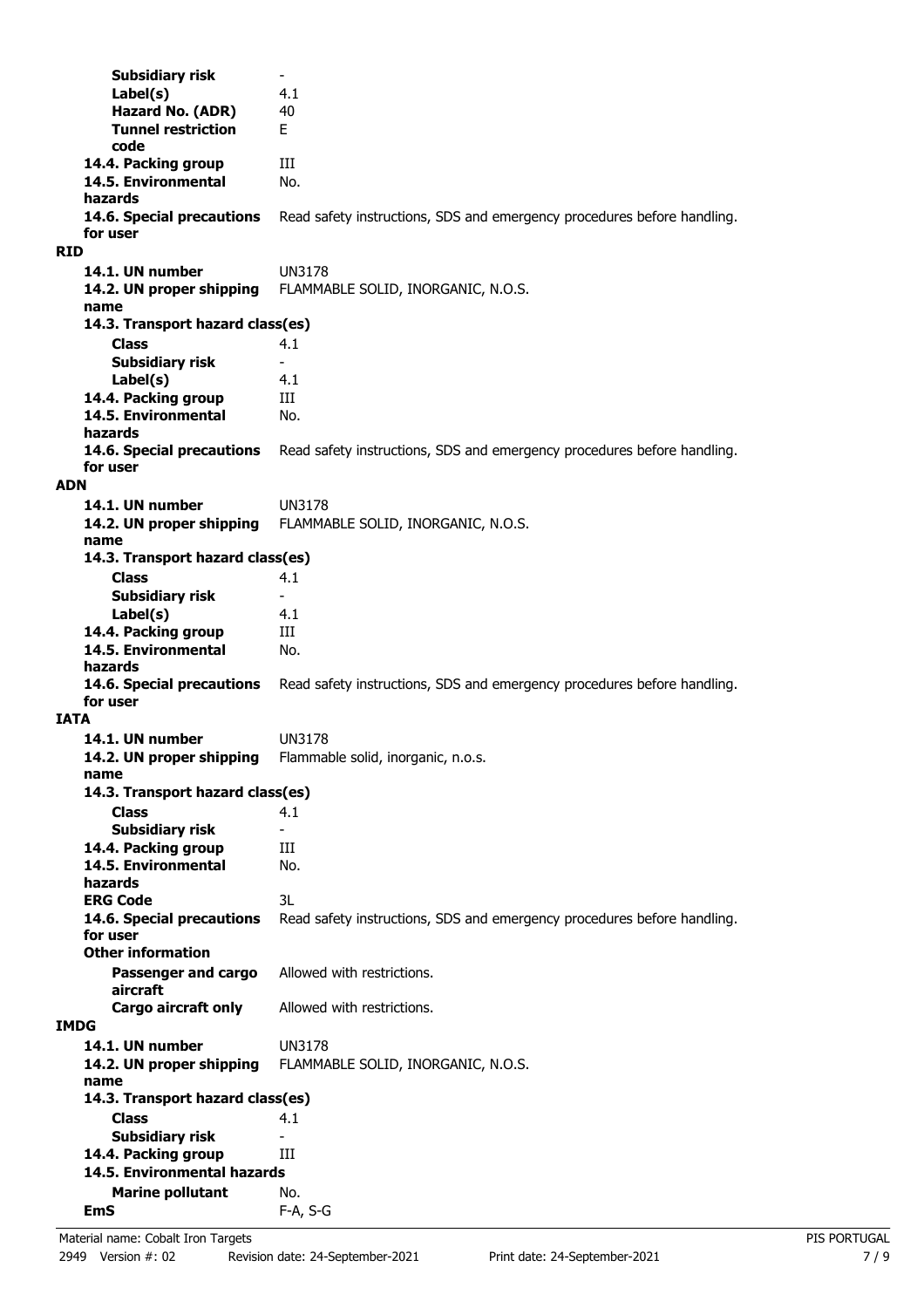14.6. Special precautions Read safety instructions, SDS and emergency procedures before handling. **for user**





### **SECTION 15: Regulatory information**

**15.1. Safety, health and environmental regulations/legislation specific for the substance or mixture**

#### **EU regulations**

**Regulation (EC) No. 1005/2009 on substances that deplete the ozone layer, Annex I and II, as amended** Not listed.

**Regulation (EU) 2019/1021 On persistent organic pollutants (recast), as amended** Not listed.

**Regulation (EU) No. 649/2012 concerning the export and import of dangerous chemicals, Annex I, Part 1 as amended**

Not listed.

**Regulation (EU) No. 649/2012 concerning the export and import of dangerous chemicals, Annex I, Part 2 as amended**

Not listed.

**Regulation (EU) No. 649/2012 concerning the export and import of dangerous chemicals, Annex I, Part 3 as amended**

Not listed.

**Regulation (EU) No. 649/2012 concerning the export and import of dangerous chemicals, Annex V as amended** Not listed.

**Regulation (EC) No. 166/2006 Annex II Pollutant Release and Transfer Registry, as amended** Not listed.

**Regulation (EC) No. 1907/2006, REACH Article 59(10) Candidate List as currently published by ECHA** Not listed.

#### **Authorisations**

**Regulation (EC) No. 1907/2006, REACH Annex XIV Substances subject to authorization, as amended** Not listed.

#### **Restrictions on use**

**Regulation (EC) No. 1907/2006, REACH Annex XVII Substances subject to restriction on marketing and use as amended**

Not listed.

**Directive 2004/37/EC: on the protection of workers from the risks related to exposure to carcinogens and mutagens at work, as amended.**

Not listed.

#### **Other EU regulations**

| Not listed.                         | Directive 2012/18/EU on major accident hazards involving dangerous substances, as amended                                                                                                                                                                                                                                                                 |
|-------------------------------------|-----------------------------------------------------------------------------------------------------------------------------------------------------------------------------------------------------------------------------------------------------------------------------------------------------------------------------------------------------------|
| <b>Other regulations</b>            | The product is classified and labelled in accordance with Regulation (EC) 1272/2008 (CLP<br>Regulation) as amended.                                                                                                                                                                                                                                       |
| <b>National regulations</b>         | According to Directive 92/85/EEC as amended, pregnant women should not work with the product,<br>if there is the least risk of exposure.                                                                                                                                                                                                                  |
|                                     | Young people under 18 years old are not allowed to work with this product according to EU<br>Directive 94/33/EC on the protection of young people at work, as amended. Follow national<br>regulation on the protection of workers from the risks of exposure to carcinogens and mutagens at<br>work, in accordance with Directive 2004/37/EC, as amended. |
| 15.2. Chemical safety<br>assessment | No Chemical Safety Assessment has been carried out.                                                                                                                                                                                                                                                                                                       |